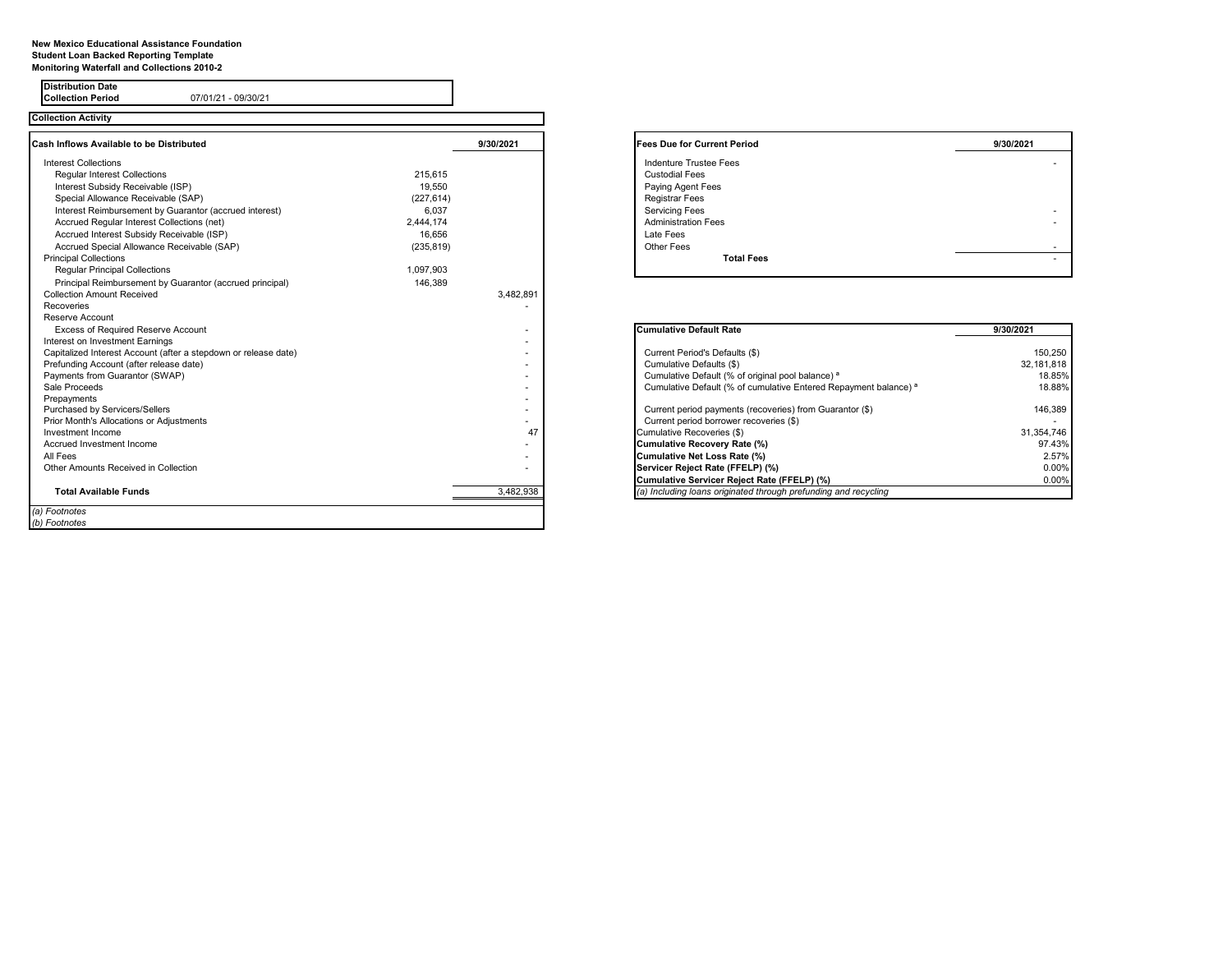| Waterfall Activity |  |
|--------------------|--|
|--------------------|--|

| Waterfall for Distribution (in accordance with Transaction - specific documents)                                                         |                        | <b>Amount Due</b> | <b>Amount Remaining</b> |
|------------------------------------------------------------------------------------------------------------------------------------------|------------------------|-------------------|-------------------------|
| <b>Total Available Funds</b>                                                                                                             |                        | 3,482,938         |                         |
| First: Fees, Expenses and Allowances                                                                                                     |                        | 11,859            |                         |
| Fees (Audit + Avant + Standard & Poor + Trustee)                                                                                         | (7,938)                |                   |                         |
| <b>Accrued Fees-DOE</b><br><b>Consolidation Rebate</b>                                                                                   | (55, 830)              |                   | (18, 298)               |
| Allowance                                                                                                                                | 93.925                 |                   |                         |
| Second: Interest Distribution on Senior Notes or Obligations                                                                             |                        |                   |                         |
| Series 2010-II-A1<br>Series 2010-II-A2                                                                                                   |                        |                   |                         |
| Series 2010-II-A3                                                                                                                        | (90, 520)<br>(51, 232) |                   | (28, 581)<br>(16, 153)  |
|                                                                                                                                          |                        |                   |                         |
| Series 2010-I-A1                                                                                                                         |                        |                   |                         |
| Series 2010-I-A2                                                                                                                         |                        |                   |                         |
| Total Interest Distribution on Senior Notes or Obligations                                                                               |                        | (186, 486)        |                         |
| Third: Payment of any Senior notes Maturing on current Payment Date                                                                      |                        |                   |                         |
| Fourth: Payment of Interest on Class B Notes (unless Interest Trigger in effect)                                                         |                        |                   |                         |
| Fifth: Principal Distribution on Senior Notes or Obligations                                                                             |                        |                   |                         |
| Series 2010-II-A1<br>Series 2010-II-A2                                                                                                   | (535,000)              |                   |                         |
| Series 2010-II-A3                                                                                                                        | (340,000)              |                   |                         |
| Total Principal Distribution on Senior Notes or Obligations                                                                              |                        | (875,000)         |                         |
| Sixth: Payment of Subordinate, Class B Notes Principal Maturing on current Payment Date                                                  |                        |                   |                         |
| Seventh: Payment to Capitalized Interest Account if necessary to increase to minimum required                                            |                        |                   |                         |
| Eight: To the Certificate Holders any Remaining Amount                                                                                   |                        |                   |                         |
| Total Available Funds after Payments and Fees                                                                                            |                        | 2,433,311         |                         |
| (a) Footnotes The amount remaining (unpaid coupon payment) for Series 2010-1A1 is reduced by swap payment of 237,280.17<br>(b) Footnotes |                        |                   |                         |